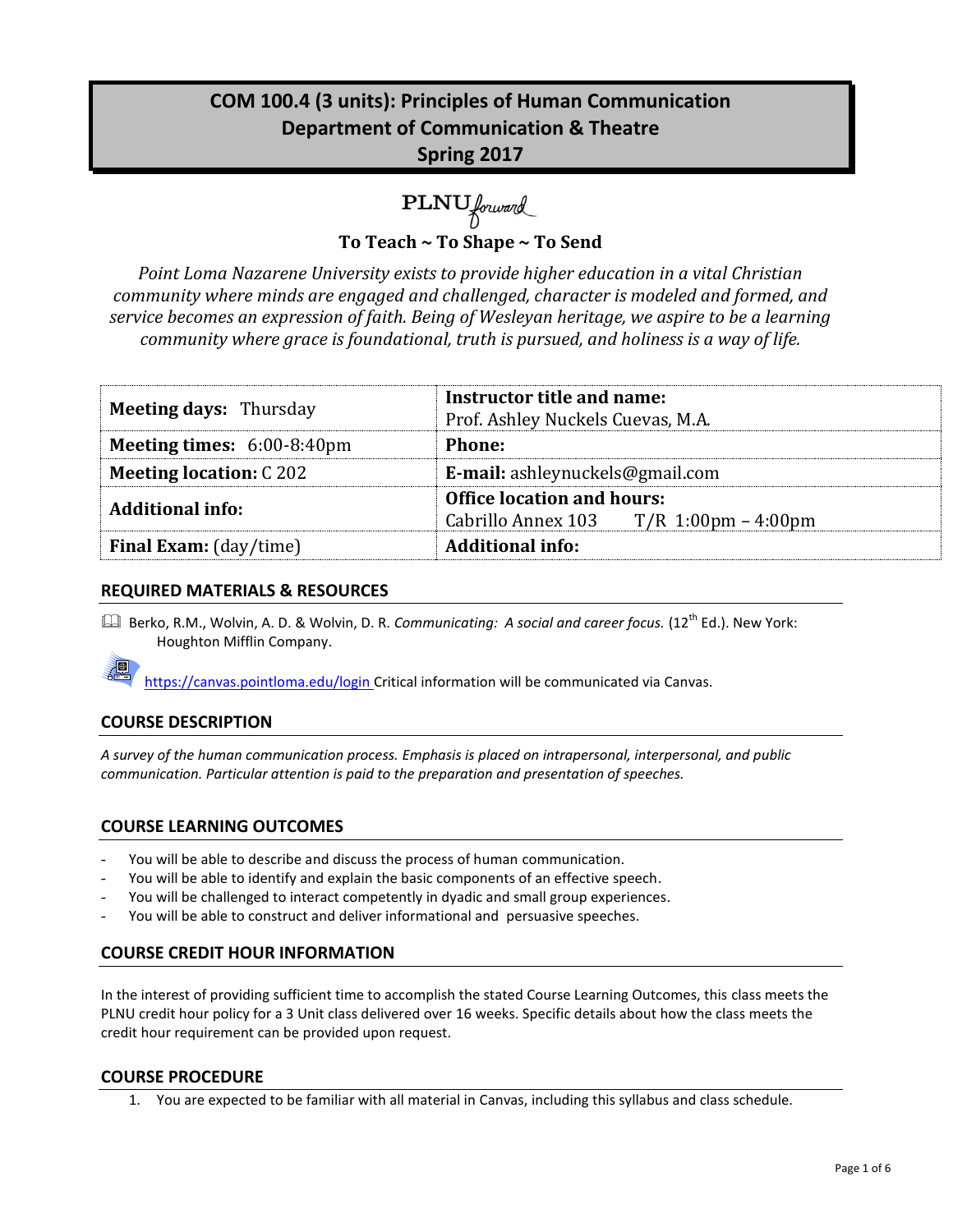### **ASSESSMENT & GRADING**

| Grade Scale (% to Letter): |    |          |    |  |  |
|----------------------------|----|----------|----|--|--|
| 93-100                     | А  | 73-76    | C. |  |  |
| $90-92$                    | А- | 70-72    | C- |  |  |
| 87-89                      | B+ | 67-69    | D+ |  |  |
| 83-86                      | B  | 63-66    | D  |  |  |
| 80-82                      | B- | 60-62    | D- |  |  |
| 77-79                      | C+ | $0 - 59$ | F  |  |  |

#### **Course Point Values:**

| Assignment                                                |       | <b>Point Value</b> |
|-----------------------------------------------------------|-------|--------------------|
| Quizzes (4 Quizzes at 25 pts. Each)                       |       | 100                |
| Speech of Introduction                                    |       | 50                 |
| Speech to Inform                                          |       | 100                |
| Speech to Persuade                                        |       | 150                |
| <b>Group Presentation</b>                                 |       | 150                |
| In Class Peer Evaluations (4 Evaluations at 25 pts. Each) |       | 100                |
| Midterm Exam                                              |       | 150                |
| Final Exam                                                |       | 200                |
|                                                           | Total | 1000               |

### **STUDENT RESPONSIBILITY**

It is the student's responsibility to maintain his/her class schedule. Should the need arise to drop this course (personal emergencies, poor performance, etc.), the student has the responsibility to follow through (provided the drop date meets the stated calendar deadline established by the university), not the instructor. Simply ceasing to attend this course or failing to follow through to arrange for a change of registration (drop/add) may easily result in a grade of F on the official transcript.

### **INCOMPLETES AND LATE ASSIGNMENTS**

All assignments are to be submitted/turned in by the beginning of the class session when they are due—including assignments posted in Canvas.

### **ATTENDANCE AND PARTICIPATION**

Regular and punctual attendance at all classes is considered essential to optimum academic achievement. You are expected to attend each class session. It is recognized that many of you have outside commitments to the university; these are considered excused, but must be cleared with the instructor PRIOR to the absence and written documentation presented, including sports. If you are absent from more than 10 percent of class meetings, I have the option of filing a written report which may result in de-enrollment. If the absences exceed 20 percent, you may be de-enrolled without notice. If the date of de-enrollment is past the last date to withdraw from a class, you will be assigned a grade of W or WF consistent with university policy in the grading section of the catalog. See Academic [Policies](http://www.pointloma.edu/experience/academics/catalogs/undergraduate-catalog/point-loma-education/academic-policies) in the undergrad student catalog.

### **USE OF TECHNOLOGY**

Point Loma Nazarene University encourages the use of technology for learning, communication, and collaboration. However, cell phones must be turned off before class begins. Laptops, tablets and all other electronic devices cannot be used during lecture/discussion without permission by the instructor or authorized by the Disability Resource [Center](http://www.pointloma.edu/experience/offices/administrative-offices/academic-advising-office/disability-resource-center) (DRC). The use of these technology devices during any class period will count in your absence.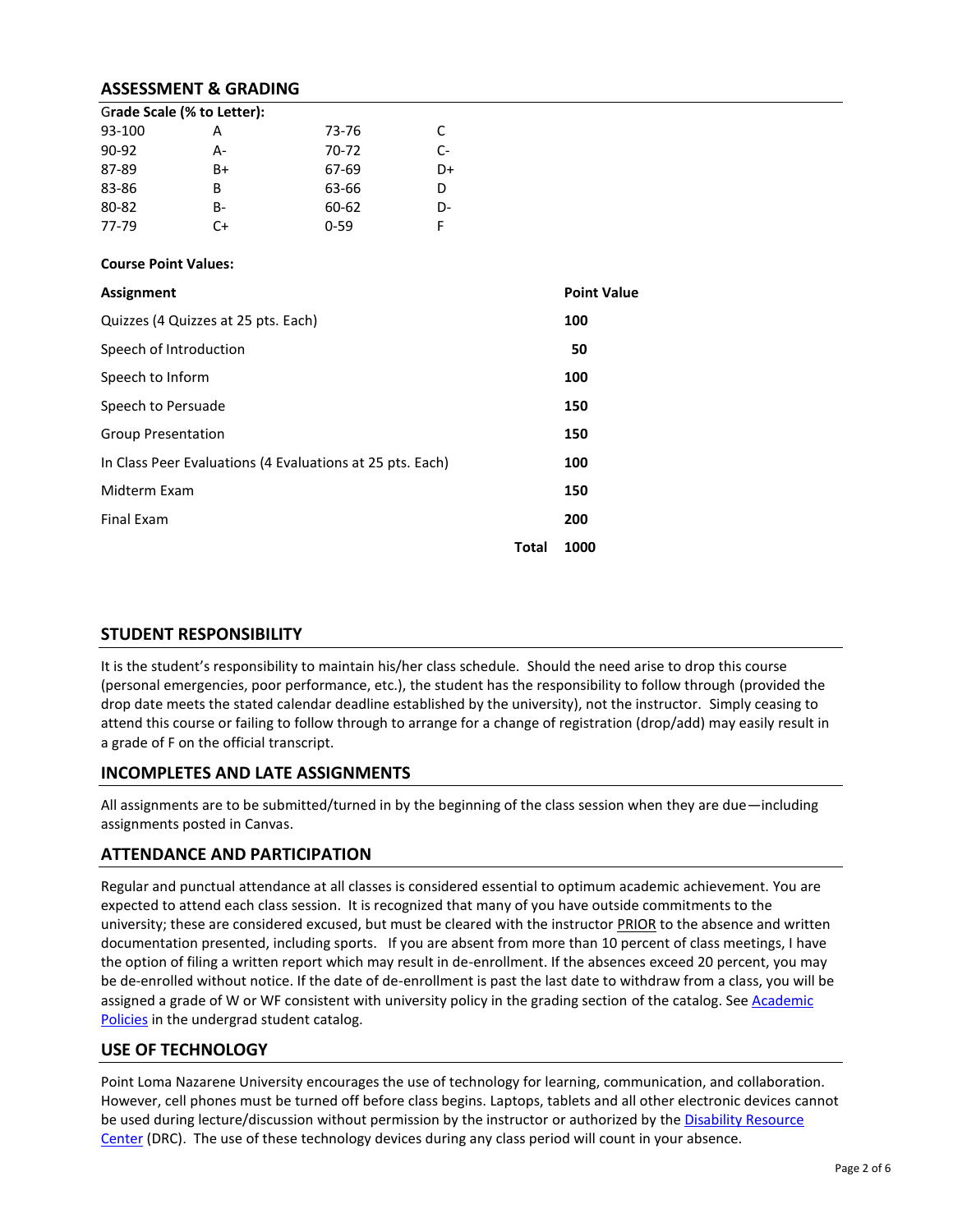# **ACADEMIC HONESTY**

"PLNU exists to provide higher education in a vital Christian community where minds are engaged and challenged, character is modeled and formed…"(PLNU Catalog). As such students should demonstrate academic honesty by doing original work and by giving appropriate credit to the ideas of others. As explained in the university catalog, academic dishonesty is the act of presenting information, ideas, and/or concepts as one's own when in reality they are the results of another person's creativity and effort. Violations of university academic honesty include cheating, plagiarism, falsification, aiding the academic dishonesty of others, or malicious misuse of university resources. A faculty member who believes a situation involving academic dishonesty has been detected may assign a failing grade for a) that particular assignment or examination, and/or b) the course following the procedure in the university catalog. Students may appeal also using the procedure in the university catalog. Se[e Academic Policies](http://www.pointloma.edu/experience/academics/catalogs/undergraduate-catalog/point-loma-education/academic-policies) for further information.

## **ACADEMIC ACCOMMODATIONS**

While all students are expected to meet the minimum academic standards for completion of this course as established by the instructor, students with disabilities may request academic accommodations. At Point Loma Nazarene University, students must request that academic accommodations by filing documentation with the [Disability Resource Center](http://www.pointloma.edu/experience/offices/administrative-offices/academic-advising-office/disability-resource-center) (DRC), located in the Bond Academic Center. Once the student files documentation, the Disability Resource Center will contact the student's instructors and provide written recommendations for reasonable and appropriate accommodations to meet the individual needs of the student. Se[e Academic Policies](http://www.pointloma.edu/experience/academics/catalogs/undergraduate-catalog/point-loma-education/academic-policies) in the (undergrad/graduate as appropriate) academic catalog.

## **FERPA POLICY**

In compliance with federal law, neither PLNU student ID nor social security number should be used in publicly posted grades or returned sets of assignments without student written permission. This class will meet the federal requirements by (Note: each faculty member should choose one strategy to use: distributing all grades and papers individually; requesting and filing written student permission; or assigning each student a unique class ID number not identifiable on the alphabetic roster.). Also in compliance with FERPA, you will be the only person given information about your progress in this class unless you have designated others to receive it in the "Information Release" section of the student portal. See [Policy Statements](http://www.pointloma.edu/experience/academics/catalogs/undergraduate-catalog/policy-statements) in the (undergrad/ graduate as appropriate) academic catalog.

# **FINAL EXAMINATION POLICY**

Successful completion of this class requires taking the final examination **on its scheduled day**. The final examination schedule is posted on th[e Class Schedules](http://www.pointloma.edu/experience/academics/class-schedules) site and on Canvas. No requests for early examinations or alternative days will be approved.

### **COPYRIGHT POLICY**

Point Loma Nazarene University, as a non-profit educational institution, is entitled by law to use materials protected by the US Copyright Act for classroom education. Any use of those materials outside the class may violate the law.

### **COURSE SCHEDULE AND ASSIGNMENTS**

- **1.** There are four (4) speaking assignments required for this course: One is partner based, two are individual and one is a group speech.
- **2.** There are multiple written assignments required for this course.
- **3.** A midterm and final (cumulative) exam will be given.
- **4.** See Canvas for additional assignment details & schedule.

### **EXPLANATION OF CLASS ASSIGNMENTS – See Canvas for details, examples and links.**

### 1. **Speech of Introduction**:

a. Description: In teams of two, students will introduce each other to the class. This assignment is meant to act as a conduit for you to get to know your fellow classmates while overcoming the initial barrier of speaking and presenting in front of the class. It allows you a chance to become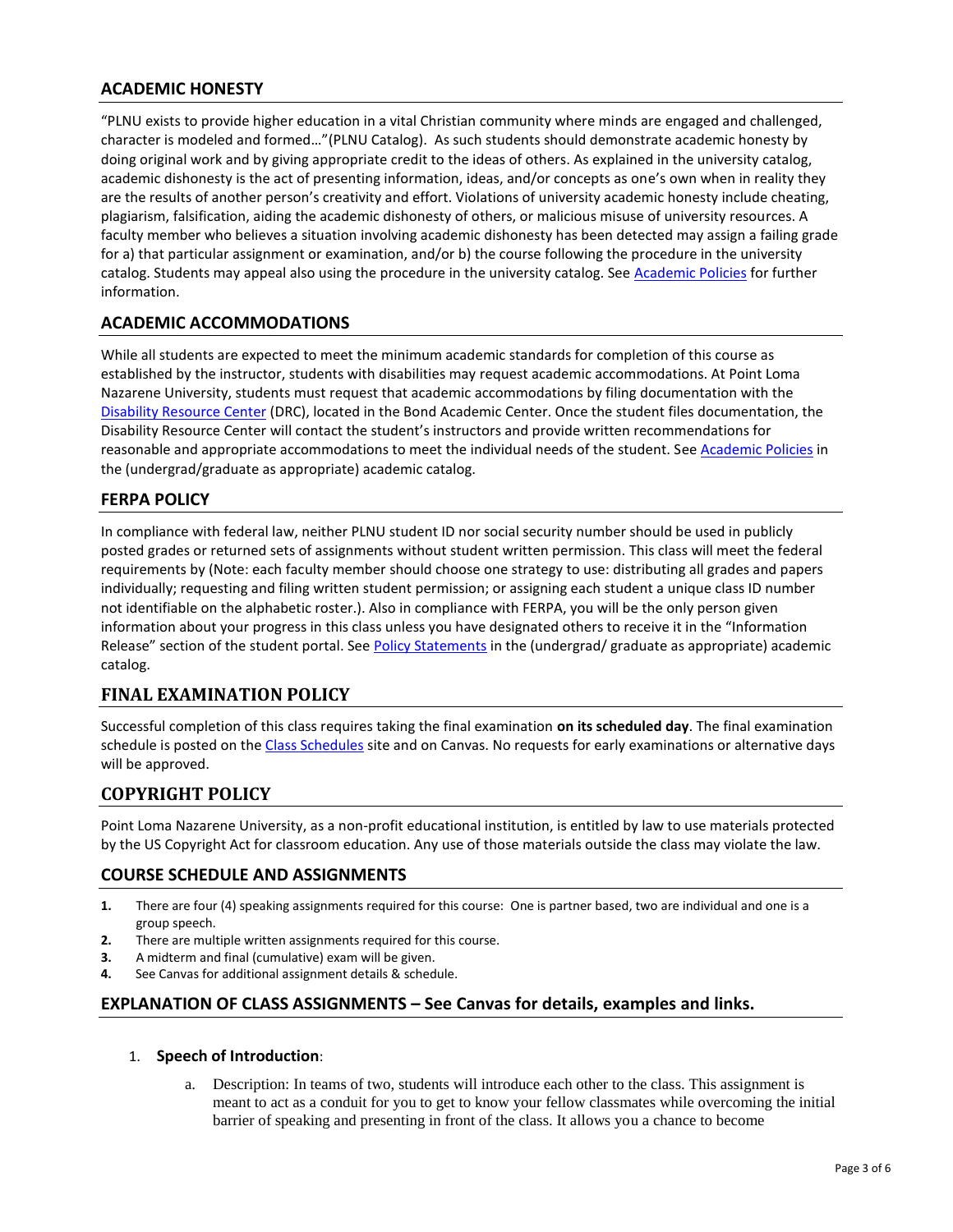accustomed to the structure and format that will be required for all presentations and assignments throughout this course.

- b. Requirements: Must answer all of the specified questions as well as provide a physical copy of the speech outline and last 1:30-3:00 minutes.
- c. Style Standard: Not Applicable.

#### 2. **Speech to Inform**:

- a. Description: Your job is to inform the class about something or someone that you believe they would find interesting and most likely do not already know about. This assignment is meant to combine your skills if research and presentation.
- b. Requirements: Students must inform the class on an approved topic that utilizes 3-5 credible sources and last 5:00-7:00 minutes. Additionally, a physical copy of the speech outline must be provided to the instructor for grading purposes. Visual Aids are required for this speech.
- c. Style Standard: APA. Times New Roman, size 12 font, double spaced.

#### 3. **Speech to Persuade**:

- a. Description: You are being given the opportunity to not only educate your fellow classmates about an issue but offer your own idea of a solution to that problem that your classmates would be able pursue on their own time. This assignment is meant to combine your skills of research, presentation and argumentation.
- b. Requirements: Students must inform the class on an approved topic that utilizes 5-8 credible sources and last 8:00- 9:30 minutes. Students must identify a problem and utilize one or more persuasive techniques discussed in the textbook to convince the audience that the issue is important. A solution or call to action must also be provided. Additionally, a physical copy of the speech outline must be provided to the instructor for grading purposes.
- c. Style Standard: APA. Times New Roman, size 12 font, double spaced.

#### 4. **Group Presentation:**

- a. Description: Students will be assigned to groups. Each group will be able to choose a section from the available chapters from the book.
- b. Requirements: Students must attend class on their specified day as group assignments cannot be made up due to scheduling constraints. Groups will prepare an informational presentation covering a section of a chapter from the text which will include a summary of main points/ key concepts, lead the class in an activity centered on the information presented, and write 10 quiz questions to review the materials. All group members must participate in some way. Visual aids are required, this may be a power point but points will be deducted for those who only read from the visual aids; they are meant to add to your presentation not subsidize it. Presentations must be 10-20 minutes in length including the activity.
- c. Style Standard: Non Applicable.

### **5. In Class Peer Evaluations:**

- a. Description: Students will be given forms that they will fill in with comments on the presenter's speech structure and presentation.
- b. Requirements: Students must attend class on their specified day for evaluation in order to complete this assignment.
- c. Style Standard: Non Applicable.

#### **6. Quizzes:**

- a. Description: Quizzes will cover the reading material that has been covered up to that point and will be administered on Canvas.
- b. Requirements: Students must complete the Quiz by the close date on Canvas. Students are not allowed to use their notes, books, or lecture materials for the quiz. Please see Canvas for more information.
- c. Style Standard: Non Applicable.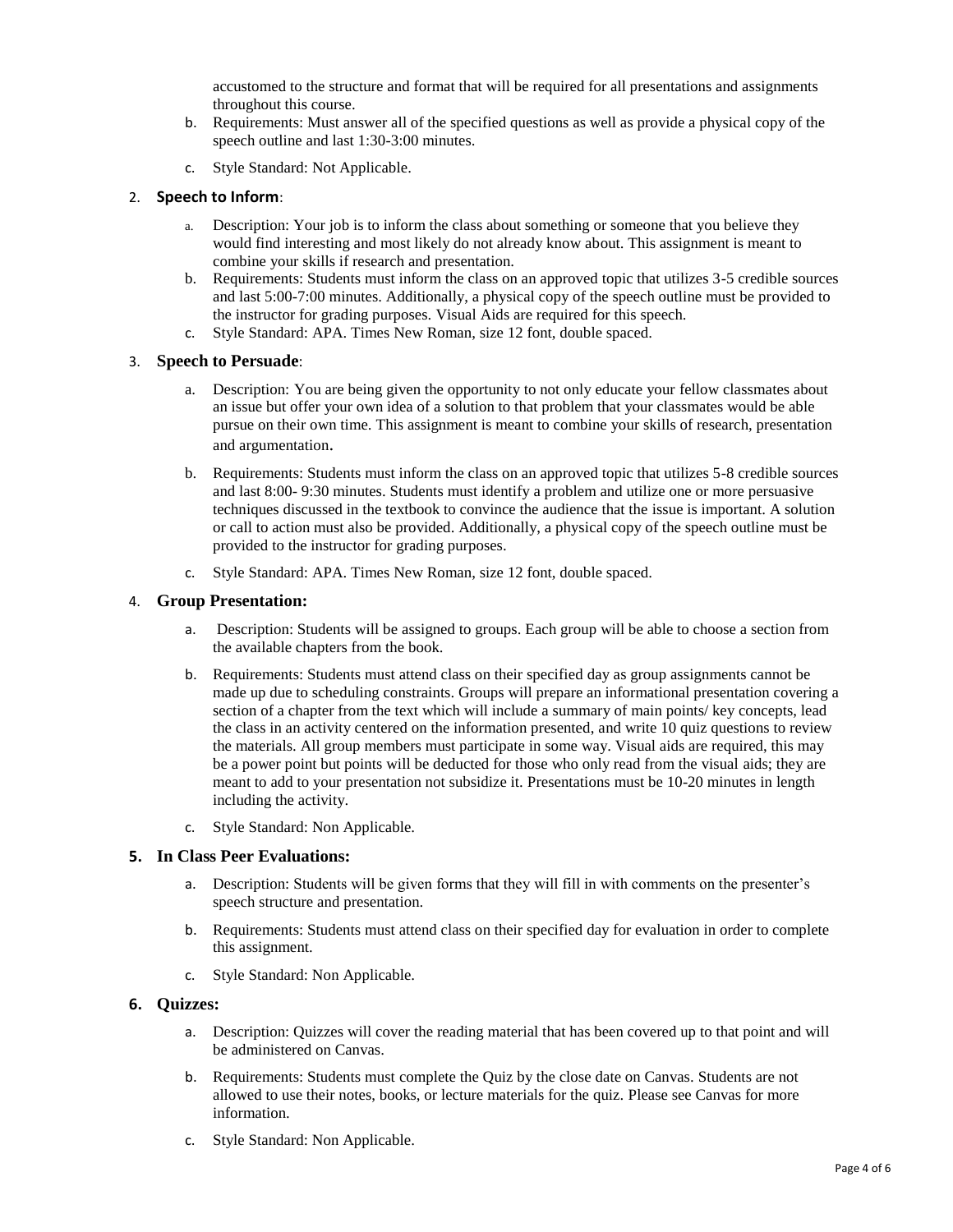## **COURSE CALENDAR**

| Date | Discussion/ Activity                                                                                         | HW Due                       | <b>HW Assigned</b> |
|------|--------------------------------------------------------------------------------------------------------------|------------------------------|--------------------|
| 1/12 | Presentation of Syllabus<br>Ch. 1: The Human Communication<br>Process                                        | Speech of<br>Introduction    | Ch 4, 12, 13       |
|      | Ch. 2: Foundations of Verbal Language<br>Speeches of Introduction                                            | In Class Peer<br>Evaluations |                    |
| 1/19 | Quiz #1 (Canvas)                                                                                             | Ch 4, 12, 13                 | Ch 14, 16          |
|      | Groups 1 and 2 Presentations: Ch. 4:<br>Listening                                                            |                              | Speech to Inform   |
|      | Lecture:                                                                                                     |                              |                    |
|      | Ch. 12: Public Speaking: Developing the<br>Message &                                                         |                              |                    |
|      | Ch. 13: Public Speaking: Structuring the<br>Message                                                          |                              |                    |
| 1/26 | Quiz #2 (Canvas)                                                                                             | Ch 14, 16                    |                    |
|      | Group Presentation- Ch. 14: Public<br>Speaking: Informative Speech-<br>Classifications                       |                              |                    |
|      | Lecture:                                                                                                     |                              |                    |
|      | Ch. 16: Public Speaking: Presenting the<br>Speech                                                            |                              |                    |
| 2/2  | Speech to Inform                                                                                             | Speech to Inform             |                    |
|      |                                                                                                              | In Class Peer<br>Evaluations |                    |
| 2/9  | Speech to Inform Cont.                                                                                       | Speech to Inform             | Ch. $3$ and $6$    |
|      |                                                                                                              | In Class Peer<br>Evaluations |                    |
| 2/16 | Group Presentation: Ch. 3: Nonverbal<br>Communication                                                        | Ch.3                         | Ch.6               |
| 2/23 | Quiz #3 (Canvas)<br>Group Presentation: Ch. 6: Interpersonal<br>and Electronically Mediated<br>Communication | Ch.6                         | Ch. 7              |
| 3/2  | Group Presentation: Ch. 7: Interpersonal<br>Skills and Conflict Management                                   | Ch. 7                        | Midterm            |